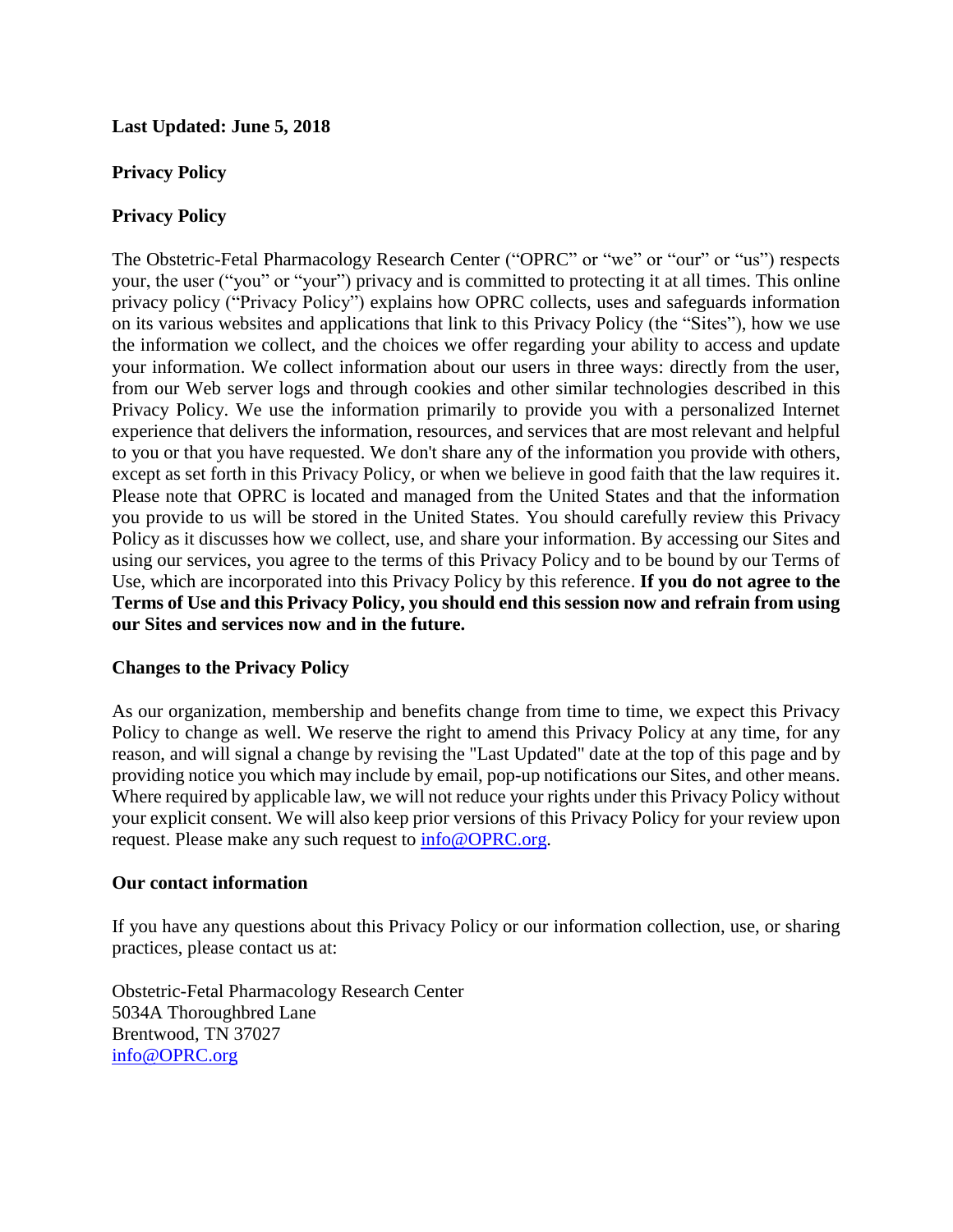## **What information we collect and how we use it**

**Information we collect** -- When you browse our Sites, for example, and do not interact with the website for any online service or product from OPRC, you browse anonymously. Information that identifies you personally--such as your name, address, phone number and email address--is not collected as you browse.

When you create an account to become a registered user on our Sites, or choose to interact with us in other ways, such as subscribing to OPRC publications, purchasing an OPRC product, applying for OPRC membership, participating in online surveys, submitting questions or comments or requesting information or materials, we will collect certain personal information from you that you submit to us as described below. The type will vary but may include name, address, phone number, birth date, billing and delivery information, email address, credit card information, user name, password, and other demographic information. We use such information we collected from you for our business purposes to provide you with a further personalized experience on our Sites and to provide you with services and as described below. We do not collect Social Security numbers via any OPRC Site or service. In addition, we do not collect any special categories of personal data about (this includes details about your race or ethnicity, religious or philosophical beliefs, sexual history, sexual orientation, political opinions, trade union membership, information about your health and genetic biometric data), nor we do collect any information about any criminal convictions or offenses. The way you use the Sites or the product or service that you request will ultimately determine the personal information we collect.

**How we use personal information** -- Once collected, we may use your personal information for the following purposes:

- Register you for programs and services you have requested
- Process, fulfill and follow up on your orders or membership application
- Provide access to journal content
- Answer your emails or on-line requests
- Send information you request
- Send and process surveys
- Ensure OPRC Sites are relevant to your needs
- Deliver OPRC services such as newsletters, meetings or events
- Recommend content that suits you
- Alert you when fresh content is posted or released
- Notify you about new products/services, special offers, upgrades and other related information from OPRC and approved third parties
- To comply with all applicable legal requirements

We will ask for your consent before using information for a purpose other than those set out in this Privacy Policy.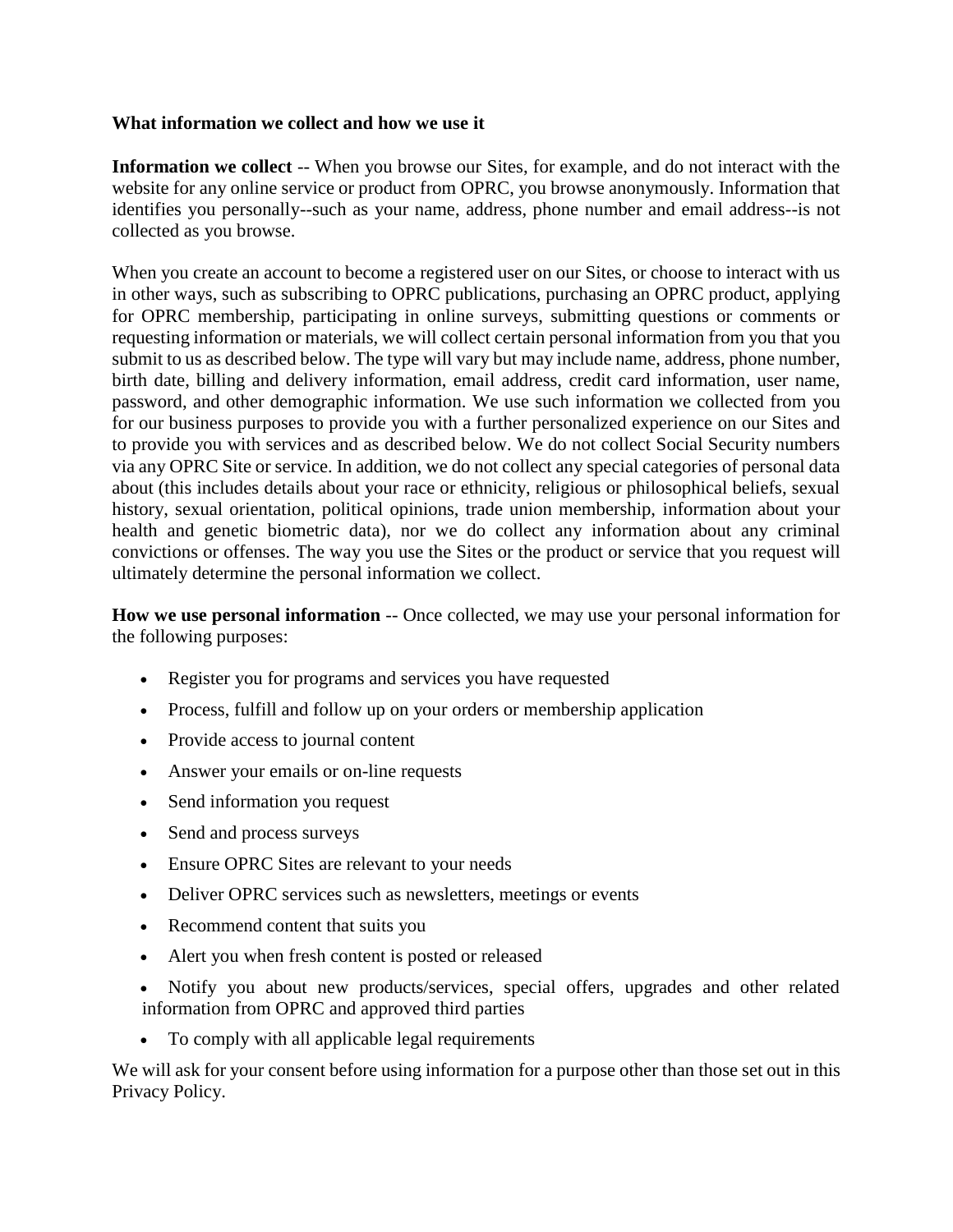## **How you can access and change your information**

If you are a registered user of an OPRC website, subscriber to OPRC publications, purchaser of OPRC products or an OPRC member, you may review and update or correct your information online or by contacting the Executive Office at [info@oprc.org](mailto:info@oprc.org) and as set forth below.

You can also manage your account, limit alerts or opt-out of some or all future communications. All e-mail communications contain an "unsubscribe" option in case you want to discontinue the communication at any time. Contact us via the phone number or contact form on our Sites and included above under "Our contact information" at any time to:

- See what data we have collected about you, if any, and where we are required by applicable law, you may receive a copy of the personal information we maintain about you (provided that we have successfully verified your identity to ensure that we maintain privacy of our users);
- Change/correct any data we have about you (provided that we have successfully verified your identity);
- Ask us to delete any data we have about you unless we have to keep the information for legitimate business purposes or legal purposes (provided that we have successfully verified your identity);
- Where required by applicable law, ask us to stop using your information or sharing your information with third parties for a specific purpose (provided that we have successfully verified your identity); and/or
- Opt out of some or all future communications from us.

We aim to maintain our services in a manner that protects information from accidental or malicious destruction. Because of this, after you direct us to delete information from our services, we may not immediately delete residual copies from our active servers and may not remove information from our backup systems. Please note that if you ask us to delete or stop using your personal information, it may prevent or restrict our ability to provide you certain services, including canceling services you have previously requested. We will attempt to notify you if we are unable to provide you any services because of your changed information preferences. We try to respond to all legitimate requests within one month. Occasionally it may take us longer than a month if your request is particularly complex or you have made a number of requests.

You will not have to pay a fee to access your personal information or to exercise any of your other rights regarding your personal information. However, we may charge a reasonable fee if your request is clearly unfounded, repetitive or excessive. Alternatively, we may refuse to comply with your request in these circumstances.

**Your California privacy rights** -- Pursuant to Section 1798.83 of the California Civil Code, residents of California have the right to request from a business with whom the California resident has an established business relationship, certain information with respect to the types of personal information the business shares with third parties for direct marketing purposes by such third party and the identities of the third parties with whom the business has shared such information. California residents may opt-out of our disclosing personal information about them to third parties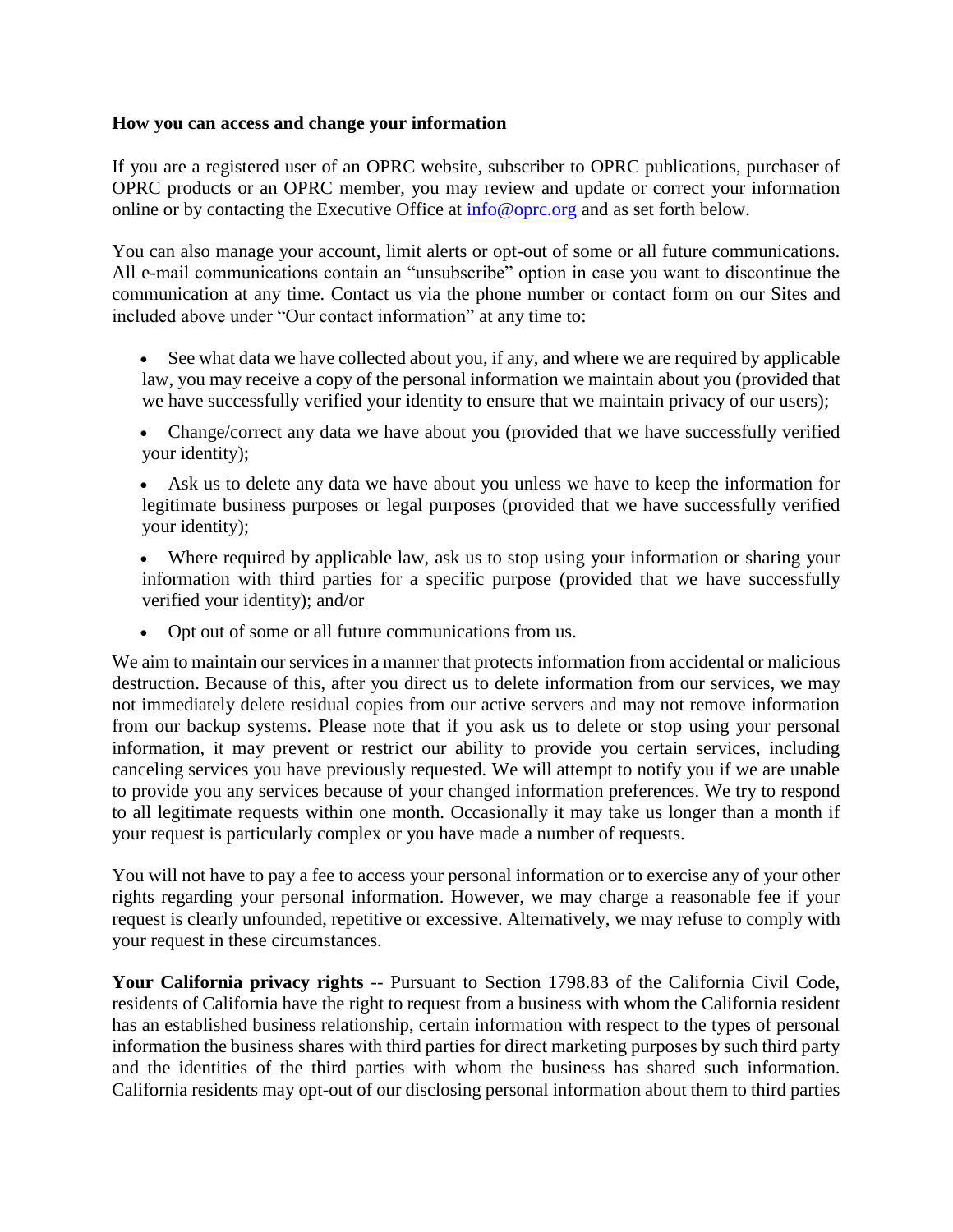for their marketing purposes. If you do not want us to disclose information to other companies for their marketing purposes, please contact us by email at [info@OPRC.org.](mailto:info@apsard.org)

**How to opt out of email** -- To opt out of future emails and newsletters, email [info@OPRC.org](mailto:info@apsard.org) or click the "unsubscribe" link at the bottom of any email or other content sent from/by OPRC and we will honor your request.

**With whom we may share information** -- With your consent (when required by applicable law), OPRC may share personal information (except your email address) with our business partners in order to provide them an opportunity to offer products or services that may be of interest to you. OPRC also occasionally hires other companies to provide limited services on our behalf including, but not limited to, processing credit card transactions, packaging, mailing and delivering purchases, answering customer questions about products or services, consulting services, data modeling, printing, sending postal mail and processing membership and event registration. We will only provide those companies the information they need to deliver the service to us. They are contractually prohibited from using that information for any other purpose and are required to comply with our Privacy Policy and other appropriate confidentiality and security measures. When we hire vendors to deliver emails to you on our behalf, they are under contractual agreement to comply with this Privacy Policy and are limited from using your email address and other personal information for any other purpose other than to provide emails to you. Except as described in this section, third parties may not collect personally identifiable information about your online activities over time or across different websites when you use our websites.

OPRC, in accordance with applicable law, may disclose your personal information to a third party if (1) reasonably necessary to perform a service or deliver a product or publication; (2) you have provided consent; (3) permitted under this Privacy Policy; (4) required by statue or regulation; or (5) in the good-faith belief that such action is necessary to: (a) conform to legal requirements or comply with legal process served on OPRC; (b) protect and defend the rights or property of OPRC; (c) protect the personal safety of OPRC personnel or members of the public in urgent circumstances; or (d) enforce OPRC's Privacy Policy or Terms of Use.

We may share non-personally identifiable information publicly and with our partners – like advertisers or connected websites. For example, we may share information publicly to show trends about our products and services.

If we are involved in a merger, acquisition or asset sale, we will continue to ensure the confidentiality of any personal information and give affected users notice before personal information is transferred or becomes subject to a different privacy policy.

**Tracking activity on our Sites and emails** -- We track how our Sites are used by both anonymous visitors and registered users who interact with a Site. One way we track is by using "cookies." A cookie is a small file or string of text on the website user's computer that is used to aid Web navigation. Two types of cookies are commonly used. A session cookie is created by a website when that website is accessed; that type of cookie is automatically deleted by closing the Web browser. A persistent cookie is a cookie that is stored on the hard drive of the user's computer for a period of time chosen by the website that set the cookie, usually for a number of years, unless the user deletes it manually. This Privacy Policy distinguishes between short-lived cookies and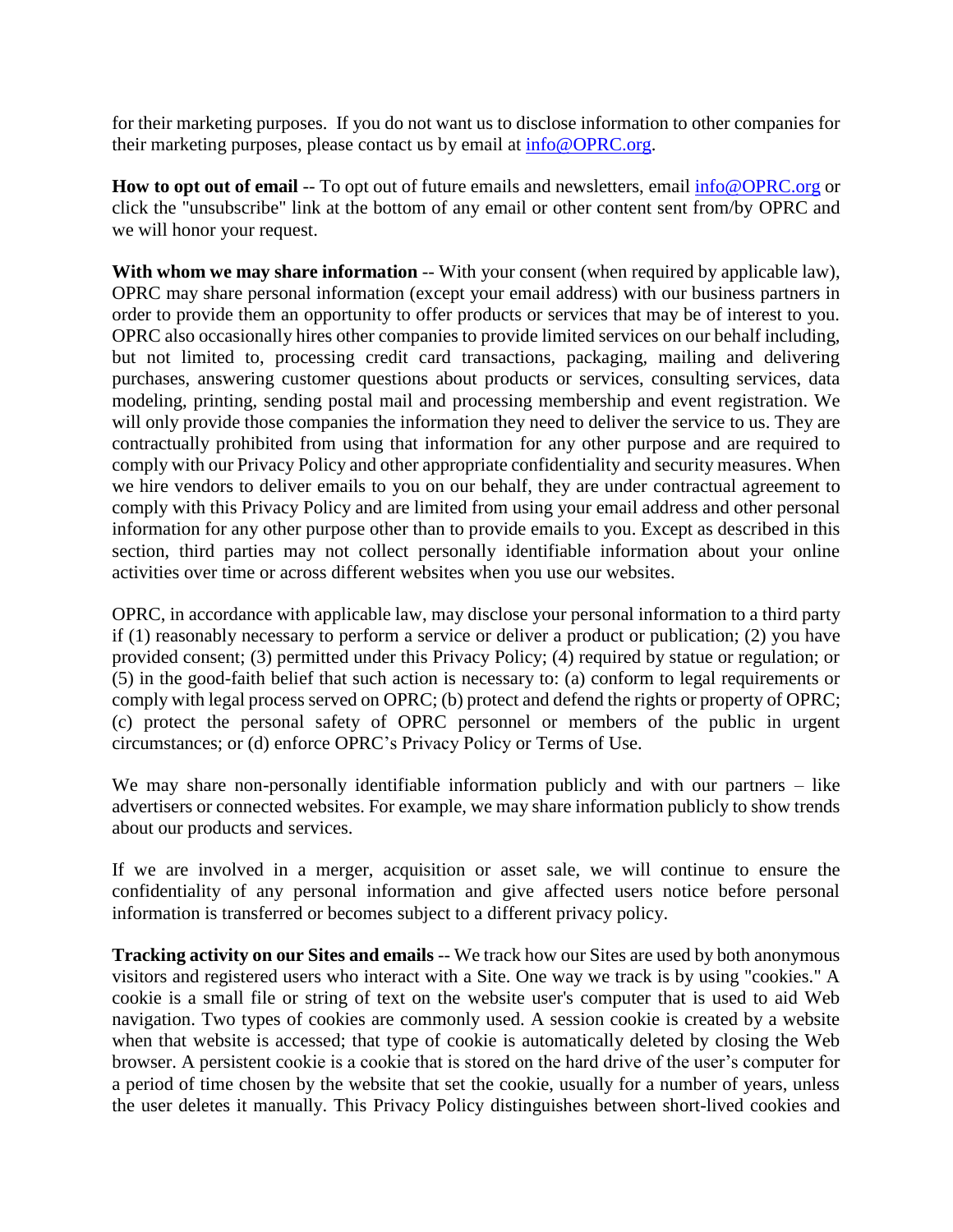long-lasting cookies. Short-lived cookies include all session cookies and those persistent cookies that are set to be stored for no more than one week. OPRC-related websites may at times require users to accept short-lived cookies in order for the websites to function properly. Long-lasting cookies may be used on a Site to track visitor practices to help determine which Site features and services are most important and guide editorial direction. Other long-lasting cookies may make it possible for the user to access the site without requiring entry of a user name or password, allow the user to view different restricted areas of the site without reregistering, allow the user to personalize the Site for future use and provide other features and benefits. Users who do not desire the functionality created by the long-lasting cookie can disable the long-lasting cookie function, either by indicating when asked that they do not wish to have a long-lasting cookie created or by disabling the long-lasting cookie function on their Web browser. Individuals can opt out of longlasting cookie functions at any time.

Cookies are required for some sections of the website. Cookies are essential for site administration and security. Another way we track Site activity is by using transparent electronic images called "clear GIFs," "Web bugs," or "Web beacons" on Web pages. These images count the number of users who visit that page from specific banner ads outside our Sites or through email links. A similar image, sometimes called a "spotlight tag," is used on Web pages where transactions take place. The spotlight tag collects numeric information, such as the dollar amount of an online purchase, to help us understand usage of the Sites. We do not use any of these electronic images to collect personally identifiable information. This data is only used in the aggregate. We may share statistical data so that our partners also understand how often people use areas of our websites and applications, and services, so that they, too, may provide you with an optimal user experience and overall quality of service.

Email messages we send to you may contain "clear GIFs" or "Web beacons" to measure the offer's effectiveness so we know how to serve you better. We do not collect information that identifies you personally through "clear GIFs" or "Web beacons." You may refuse or remove the placement of these and other cookies by selecting the appropriate settings on your web browser.

**Third party tracking on our websites** – Third parties do not track or collect any personal information on individual visitors at our Sites, except as set out in this Privacy Policy. Ad networks and data analytics firms track and analyze traffic on our Sites, in part, to determine advertising effectiveness, browser types and usage trends, and to present targeted ads based on anonymous information collected through tracking. This anonymous aggregate data on visitors and their use of our content provides business intelligence to better serve visitors, improve our content and track trends or contribute to improving health outcomes. If you open an ad, you leave our Sites and become subject to the terms and practices of that separate website, which may have different rules about tracking and data usage. Activation of cookie blocking or Do Not Track settings in your browser, or other mechanisms that block cookies or other tracking technologies, will not affect the collection or use of personal information as outlined elsewhere in this Privacy Policy. As of now the Sites do not respond to Do Not Track signals.

**Children under 13** -- We do not knowingly solicit data online from or market online to children under the age of 13 (or, for data subjects located within a Member State of the European Union, visitors under the age of 16) (a "Child"). If a Child has provided us with personally identifiable information, a parent or guardian of that Child may contact us to have the information deleted from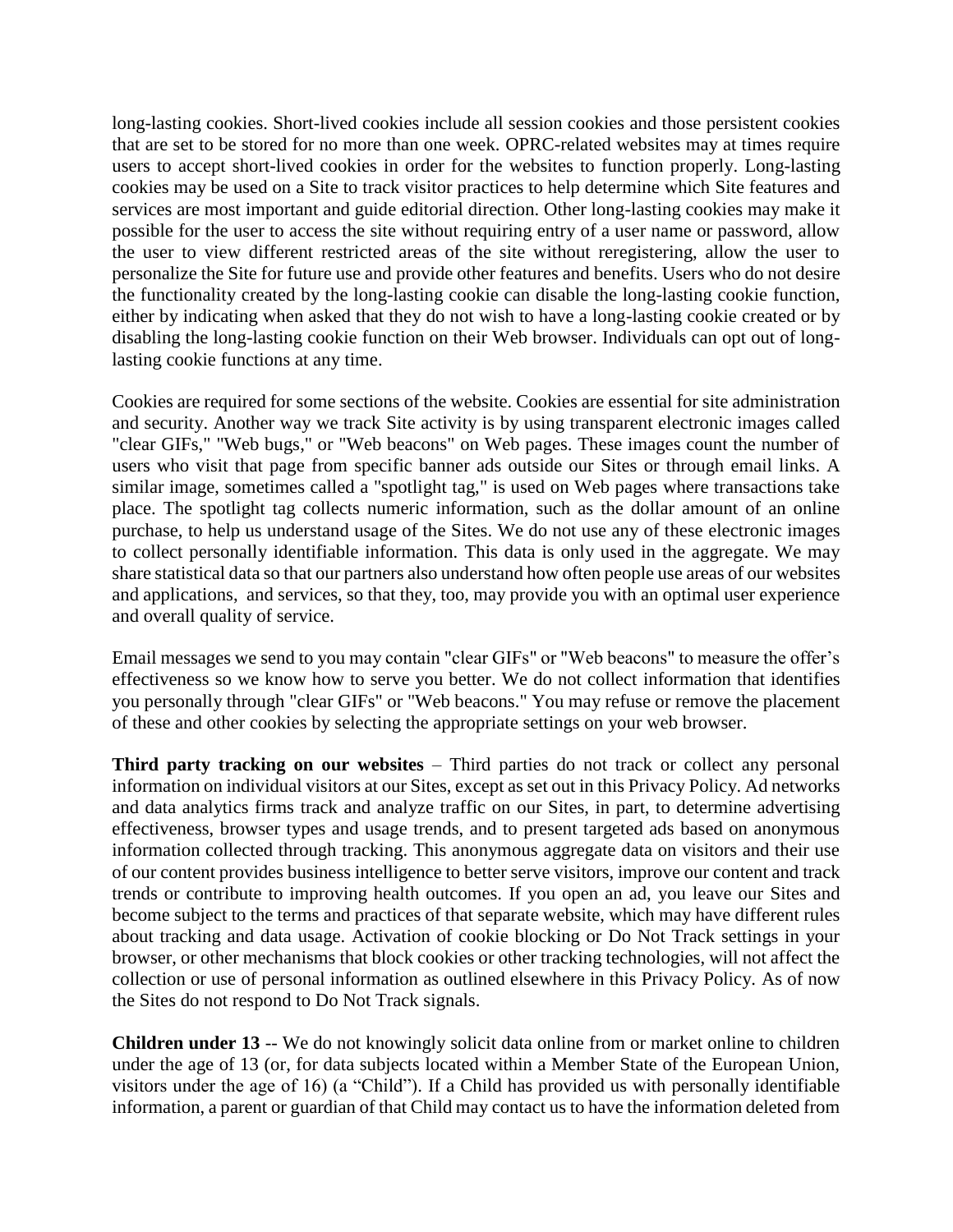our records. If you we believe that we might have any information from a Child, please contact us at [info@OPRC.ORG.](mailto:info@OPRC.ORG) If we learn that we have inadvertently collected the personal information of a Child, we will take steps to delete the Child's information as soon as possible.

**Retention and deletion of your information** -- Personally identifiable information that we process for any purpose or purposes shall not be kept for longer than is necessary for that purpose or those purposes. We will retain your personally identifiable information as follows: your name, address, phone number, birth date, gender, ethnicity and race, billing and delivery information, email address, credit card information, user name, password, and other demographic information will be retained for a minimum period of immediately following the OPRC website transaction, and for an indefinite maximum period following the date of OPRC website transaction. In some cases it is not possible for us to specify in advance the periods for which your personally identifiable information will be retained. In such cases, we will determine the period of retention based on the following criteria: the period of retention of your name, address, phone number, birth date, gender, ethnicity and race, billing and delivery information, email address, credit card information, user name, password, and other demographic information will be determined based on the date and time of the OPRC website transaction (the time during which you maintain an account with us and have not instructed us to delete any of the applicable information)]. Notwithstanding the other provisions of this section, we may retain your personally identifiable information where such retention is necessary for compliance with a legal obligation to which we are subject, or in order to protect your vital interests or the vital interests of another natural person.

**Information security** -- OPRC implements security measures to protect against unauthorized access to or unauthorized alteration, disclosure or destruction of data. We restrict access to personal information to our employees and OPRC's business partners who have a need to know that information in order to operate, develop or improve our services. These individuals are bound by confidentiality obligations and may be subject to discipline, including termination and criminal prosecution, if they fail to meet these obligations.

# **How we safeguard information**

## **Site security features**

**SSL technology and how you benefit from it -- OPRC realizes the importance of security, so** we've taken a number of steps to enhance the protection of personal information sent to or from OPRC over the Internet. First, we require that a "secure session" be established, using Secure Socket Layer (SSL) technology. This is done any time you supply or access information in one of our secure online areas.

SSL technology creates a private conversation that only your computer and OPRC systems can understand. The SSL technology encodes information as it is being sent over the Internet between your computer and OPRC systems, helping to ensure that the transmitted information remains confidential.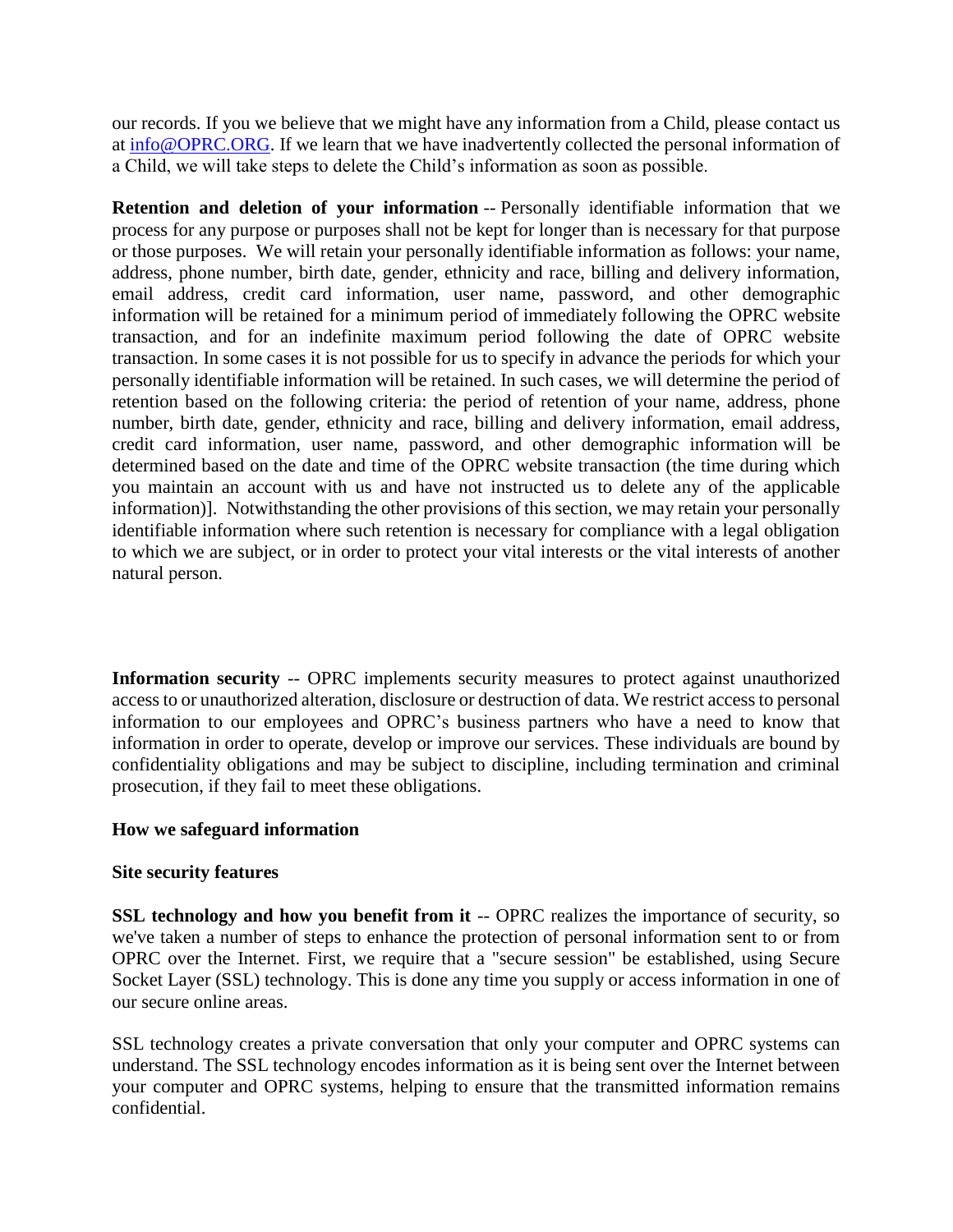**User ID and password** -- Many areas of the Site require the use of a user ID and password as an additional security measure that helps protect your information. This allows OPRC to verify who you are, thereby allowing you access to your account information and preventing unauthorized access. When you have finished using a secure area of OPRC's website, make sure you always click on the "Log Out" link which appears on every secure page. When you click on the "Log Out" link, you will be given the option to end your secure session. No further secure transactions can be conducted without re-entering your user ID and password. You should be aware that browser software often "caches" a page as you look at it, meaning that some pages are saved in your computer's temporary memory. Therefore, you may find that clicking on your "Back" button shows you a saved version of a previously viewed page. Caching in no way affects the security of your confidential user ID or password.

**No guarantee** -- Unfortunately, no data transmission over the Internet can be guaranteed to be 100% secure. Accordingly, and despite our efforts, OPRC cannot guarantee or warrant the security of any information you transmit to us, or to or from our online products or services. Email messages sent to or from a website may not be secure. Confidential information should not be sent by e-mail. Site visitors sending e-mail accept the risk that a third party may intercept e-mail messages.

**Compliance and cooperation with regulatory authorities** -- We regularly review our compliance with our Privacy Policy. When we receive formal written complaints, we will contact the person who made the complaint to follow up. We will work with the appropriate regulatory authorities, including local data protection authorities, to resolve any complaints regarding the processing of personal data that we cannot resolve with our users directly.

## **Linking to other Internet websites**

You should be aware that other Internet websites that link to OPRC websites or to an OPRC email may contain privacy provisions that differ from those in this Privacy Policy. Our Privacy Policy does not apply to services offered by other companies or individuals, including products or websites that may be displayed to you, or other websites linked from our emails, services, or our own websites. We do not control and are not responsible for their contents or the privacy policies or other practices of such websites. Our inclusion of links to such websites does not imply any endorsement of the material on such websites or any association with their operators. To ensure your privacy is protected, we recommend that you review the privacy statements and terms and conditions of other websites you visit before using the website or any services or products they may offer.

## **Public Areas of the Site**

OPRC and the OPRC Site may feature public forums where users with similar interests can share information and support one another or where users can post materials. Such communities/areas are open to the public and should not be considered private.